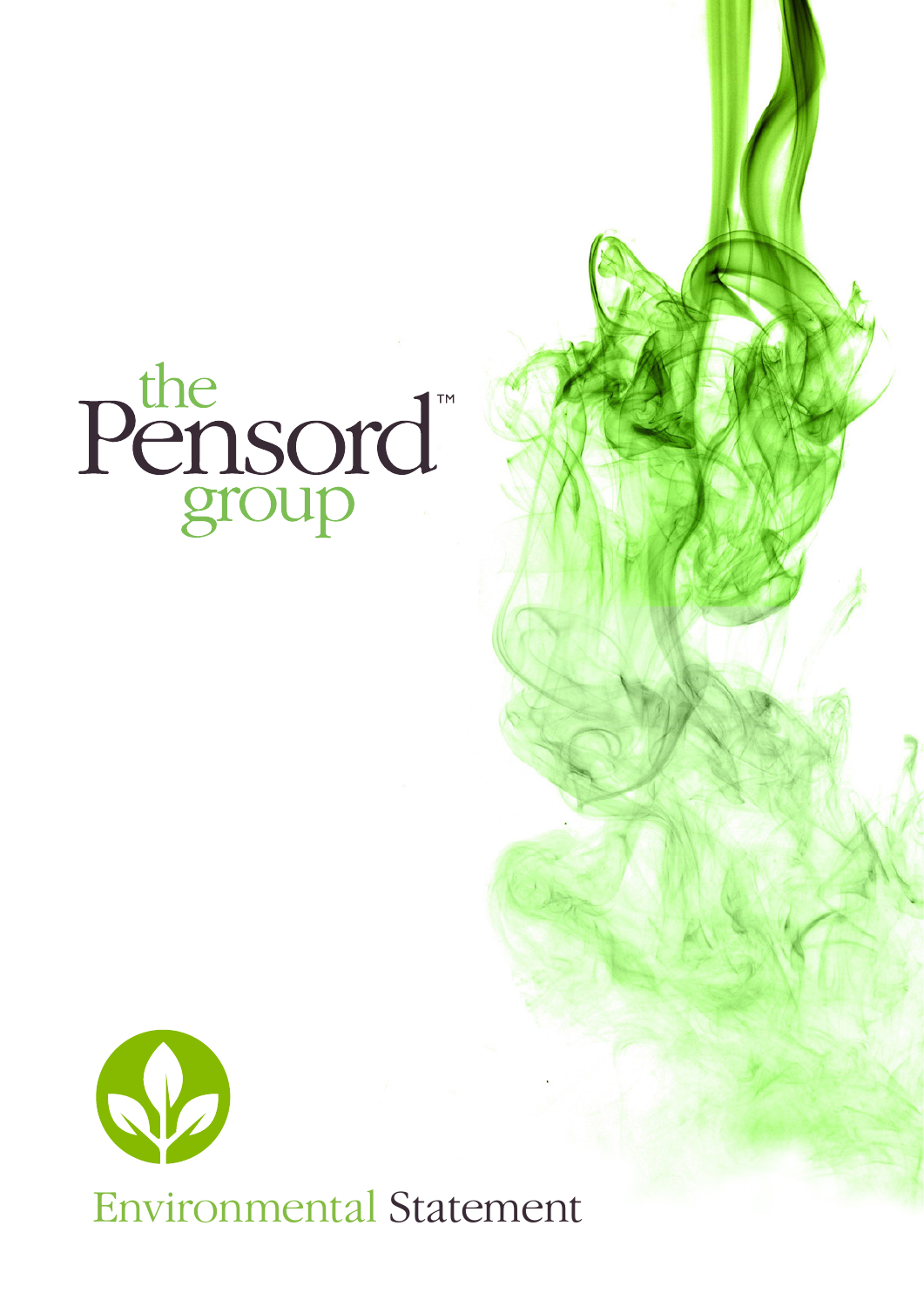

## Pensord Environmental statement

The Pensord Group takes its environmental and corporate social responsibilities very seriously and as such includes this commitment in its Company Charter. The management team and those who work within the Pensord Group are committed to the environment, environmental sustainability and the prevention of pollution. Pensord has held certification for PEFC and FSC® certified papers and the ISO14001 Environmental Standard since 2008.

Following a concerted focus on its environmental responsibilities, Pensord was shortlisted in 2010 for the PPA's (Professional Publishers Association) Environmental Sustainable Business of the Year Award, the only sheet-fed printer in this category and has progressed with its continuous improvement program in reducing its environmental impact.

The inks used for printing are vegetable based derived from soya and rape seed, and cover seals are water based. Pensord run with very low alcohol in the printing process, typically below 2% so trace only, and are currently working with press manufacturers and fount suppliers to go completely alcohol free. Process free plates have been successfully trialled in order to eradicate water and chemical use in the platemaking department.

Pensord works with the Carbon Trust in order to effectively reduce energy utilisation and preserve and reserve global resources. Pensord comply and are signed up to the Climate Change Levy Programme. In 2009, Pensord became the first specialist magazine printer to join the Two Sides initiative to promote the responsible production and use of print and paper. Pensord is also an active member of the PPA Carbon Footprinting Working Group. Pensord continues to make significant investment in new energy efficient kit.

Pensord ensures that all activities are carried out in conformance with relevant legislation, (example – duty of care certificates obtained from all waste carriers complying with Environmental Protection Act 1990 and the Hazardous Waste Regulations 2005) seeking to minimise waste arising, promote recycling, reduce energy consumption, and reduce harmful emissions.

The Pensord Group aim to work with supply partners with similar company values and ethical practices as their own, and that not only do they follow legislation, but that they also have sustainable and ethical business practices that they continue to improve on.

In 2012 Pensord achieved zero to landfill. All waste is segregated for recycling e.g. different types of paper waste, cardboard, strapping, plastics, shrink wrap, wood, printing plates etc. An environmental champion takes empty plastic bottles, milk cartons and tetrapaks to the local recycling depot, and environmental initiatives are promoted in the company magazine. Recycling bins are located throughout the sites for easy segregation of waste.



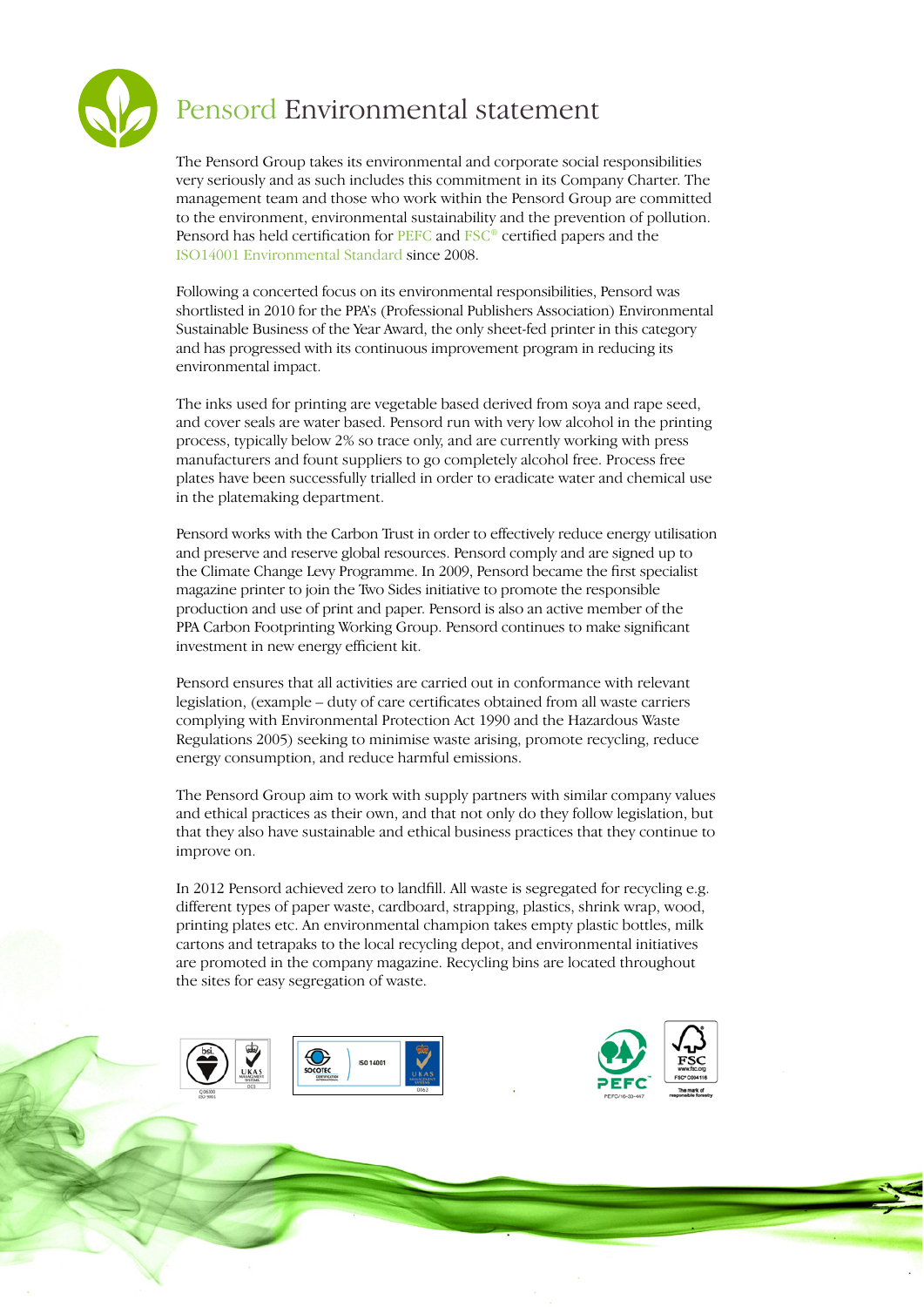The Group are committed to taking action to reduce single use plastic. Before compostable poly became more widely available, information was supplied to customers to help them carefully consider their most suitable method of preparing items for mailing. More recently Pensord have converted several customers to using compostable poly for their mailing, using recycled paper stocks, and not shrink-wrapping pallets or products in bundles. A recent example of compostable poly use is the 2019 Queens Award for Enterprise magazine. Pensord work closely with J & G Environmental, an approved supplier that also recycles aluminium cans, and the funds raised are donated to charity.

 $\lambda$ 



## **Pensord Initiative Timeline**

| 2005<br>Green Dragon Environmental Standard                                                                                                                                                                                                                                                                |
|------------------------------------------------------------------------------------------------------------------------------------------------------------------------------------------------------------------------------------------------------------------------------------------------------------|
| 2008<br>ISO 14001 Environmental Standard; FSC; PEFC                                                                                                                                                                                                                                                        |
| 2009<br>Two Sides initiative                                                                                                                                                                                                                                                                               |
| Installed Powerstar unit - voltage optimisation system<br>Reduction in electricity consumption and C02 emissions<br>Taps changed to auto-stop. Water usage reduction<br>Sensor controlled lighting installed in low traffic areas.<br>Reduction in energy usage                                            |
| 2010<br>Office lighting change to T5 High Efficiency<br>Reduction in electricity consumption and C02 emissions<br>New CTP equipment installed. Associated reduction in water usage of 30%<br>Investment in highly efficient and low energy Heidelberg XL105<br>printing press to replace ageing equipment. |
| 2012<br>Investment in highly efficient and low energy Heidelberg XL106 8PL<br>printing press taking out two older presses and replacing with one.<br>Achieved zero waste to landfill (DS Smith Certification)                                                                                              |
| 2015<br>Pensord Digital set up with highly efficient and low energy<br>equipment. 100% LED lighting.                                                                                                                                                                                                       |
| 2018<br>Directors changed over to Hybrid cars, Lower emissions and noise pollution<br>Investment in XL106 8P Pro printing press (replacing two with one)<br>Investment in 2 x Stahl TH82P highly efficient folder replacing 2 for 1.                                                                       |
| 2019<br>Tested and implemented processless printing plates reducing water usage.                                                                                                                                                                                                                           |
| 2020<br>Main Plant Office lighting changed to LED lighting,<br>reduction in energy usage                                                                                                                                                                                                                   |



Pensord offers all their customers a free green audit to reduce carbon impact.